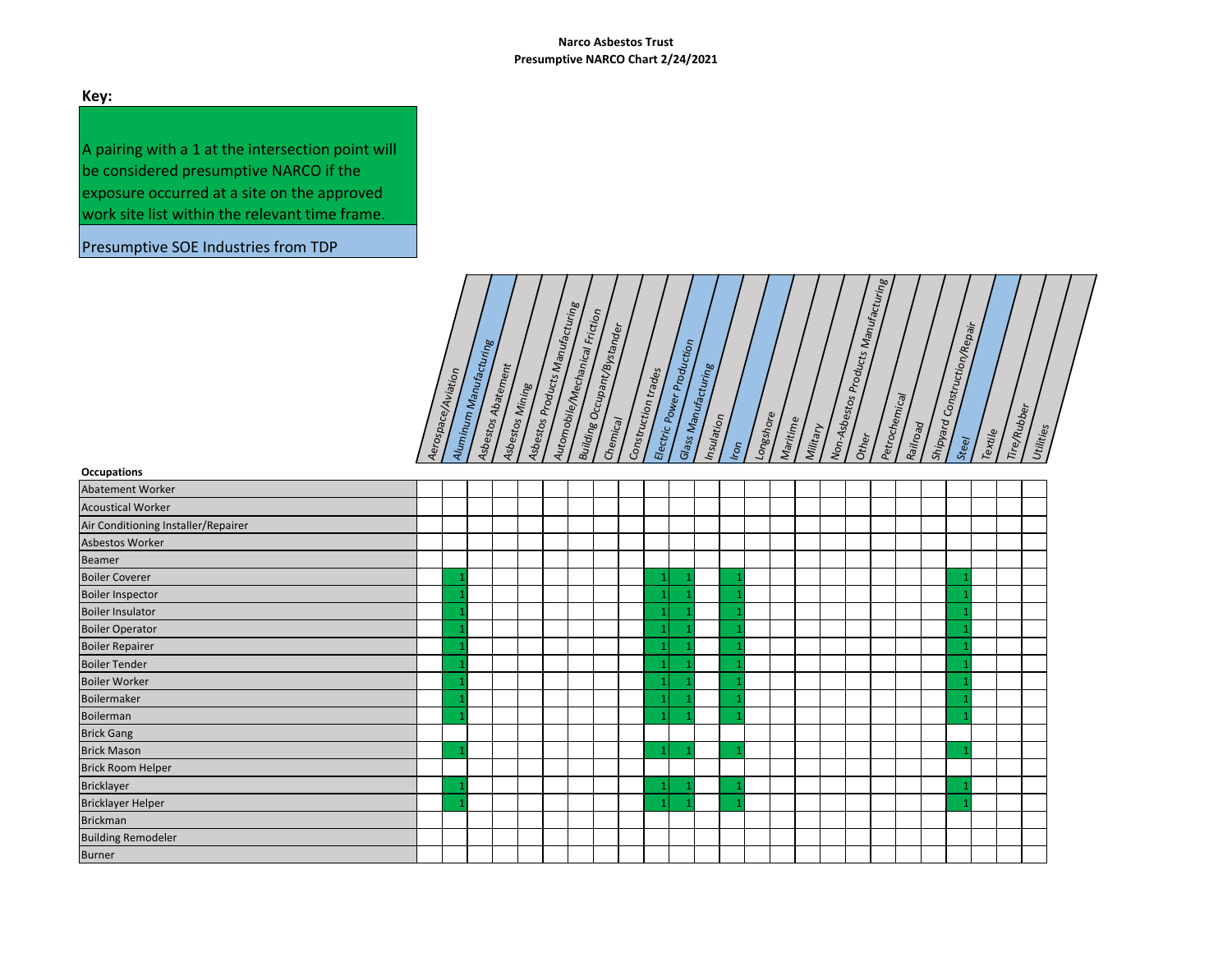| Carpenter                               |     |  |  |  |                |                |  |  |  |  |  |    |  |  |
|-----------------------------------------|-----|--|--|--|----------------|----------------|--|--|--|--|--|----|--|--|
| Caulker                                 |     |  |  |  |                |                |  |  |  |  |  |    |  |  |
| Ceiling Tile Installer                  |     |  |  |  |                |                |  |  |  |  |  |    |  |  |
| <b>Cement Finisher</b>                  |     |  |  |  |                |                |  |  |  |  |  |    |  |  |
| <b>Cement Worker</b>                    |     |  |  |  |                |                |  |  |  |  |  |    |  |  |
| Chipper                                 |     |  |  |  |                |                |  |  |  |  |  |    |  |  |
| Chipper & Grinder                       |     |  |  |  |                |                |  |  |  |  |  |    |  |  |
| Coke Worker                             |     |  |  |  | $\mathbf{1}$   | $\mathbf{1}$   |  |  |  |  |  | -1 |  |  |
| Concrete Laborer                        |     |  |  |  |                |                |  |  |  |  |  |    |  |  |
| Concrete Worker                         |     |  |  |  |                |                |  |  |  |  |  |    |  |  |
| <b>Construction Laborer</b>             |     |  |  |  |                |                |  |  |  |  |  |    |  |  |
| <b>Construction Mechanic</b>            |     |  |  |  |                |                |  |  |  |  |  |    |  |  |
| <b>Construction Superintendent</b>      |     |  |  |  |                |                |  |  |  |  |  |    |  |  |
| <b>Construction Worker</b>              |     |  |  |  |                |                |  |  |  |  |  |    |  |  |
| Contractor                              |     |  |  |  |                |                |  |  |  |  |  |    |  |  |
| Coppersmith                             |     |  |  |  |                |                |  |  |  |  |  |    |  |  |
| <b>Crane Operator</b>                   |     |  |  |  |                |                |  |  |  |  |  |    |  |  |
| <b>Demolition Worker</b>                |     |  |  |  |                |                |  |  |  |  |  |    |  |  |
| Drywall Applicator                      |     |  |  |  |                |                |  |  |  |  |  |    |  |  |
| <b>Drywall Taper</b>                    |     |  |  |  |                |                |  |  |  |  |  |    |  |  |
| <b>Electrical Technician</b>            |     |  |  |  |                |                |  |  |  |  |  |    |  |  |
| Electrician                             |     |  |  |  |                |                |  |  |  |  |  |    |  |  |
| <b>Electrician Helper</b>               |     |  |  |  |                |                |  |  |  |  |  |    |  |  |
| <b>Elevator Construction Worker</b>     |     |  |  |  |                |                |  |  |  |  |  |    |  |  |
| Erector                                 |     |  |  |  |                |                |  |  |  |  |  |    |  |  |
| <b>Final Construction Inspector</b>     |     |  |  |  |                |                |  |  |  |  |  |    |  |  |
| Fireman                                 |     |  |  |  |                |                |  |  |  |  |  |    |  |  |
| Floor Tile Installer                    |     |  |  |  |                |                |  |  |  |  |  |    |  |  |
| Floor Tile/Linoleum Layer               |     |  |  |  |                |                |  |  |  |  |  |    |  |  |
| <b>Furnace Helper</b>                   |     |  |  |  | $\mathbf{1}$   |                |  |  |  |  |  |    |  |  |
| Furnace Installer/Repairer              | -1  |  |  |  | $\mathbf{1}$   | $\overline{1}$ |  |  |  |  |  |    |  |  |
| <b>Furnace Operator</b>                 |     |  |  |  | $\mathbf{1}$   |                |  |  |  |  |  |    |  |  |
| Furnace Worker                          |     |  |  |  | $\mathbf{1}$   |                |  |  |  |  |  |    |  |  |
| Furnaceman                              |     |  |  |  | $\mathbf{1}$   | $\overline{1}$ |  |  |  |  |  |    |  |  |
| Glazier                                 |     |  |  |  |                |                |  |  |  |  |  |    |  |  |
| <b>Hammer Driver</b>                    |     |  |  |  |                |                |  |  |  |  |  |    |  |  |
| Heat System Installer/Repairer          |     |  |  |  | $\mathbf{1}$   |                |  |  |  |  |  |    |  |  |
| <b>Heat Treater</b>                     |     |  |  |  | $\mathbf{1}$   |                |  |  |  |  |  |    |  |  |
| <b>Heat-treating Equipment Operator</b> |     |  |  |  | $\mathbf{1}$   |                |  |  |  |  |  |    |  |  |
| <b>Heating Insulator</b>                |     |  |  |  | $\mathbf{1}$   |                |  |  |  |  |  |    |  |  |
| <b>Heating Worker</b>                   | - 1 |  |  |  | $\mathbf{1}$   |                |  |  |  |  |  | -1 |  |  |
| <b>Hod Carrier</b>                      |     |  |  |  | $\overline{1}$ |                |  |  |  |  |  |    |  |  |
| <b>HVAC Installer/Repairer</b>          |     |  |  |  |                |                |  |  |  |  |  |    |  |  |
| <b>Industrial Electrician</b>           |     |  |  |  |                |                |  |  |  |  |  |    |  |  |
| Insulation Apprentice/Helper            |     |  |  |  |                |                |  |  |  |  |  |    |  |  |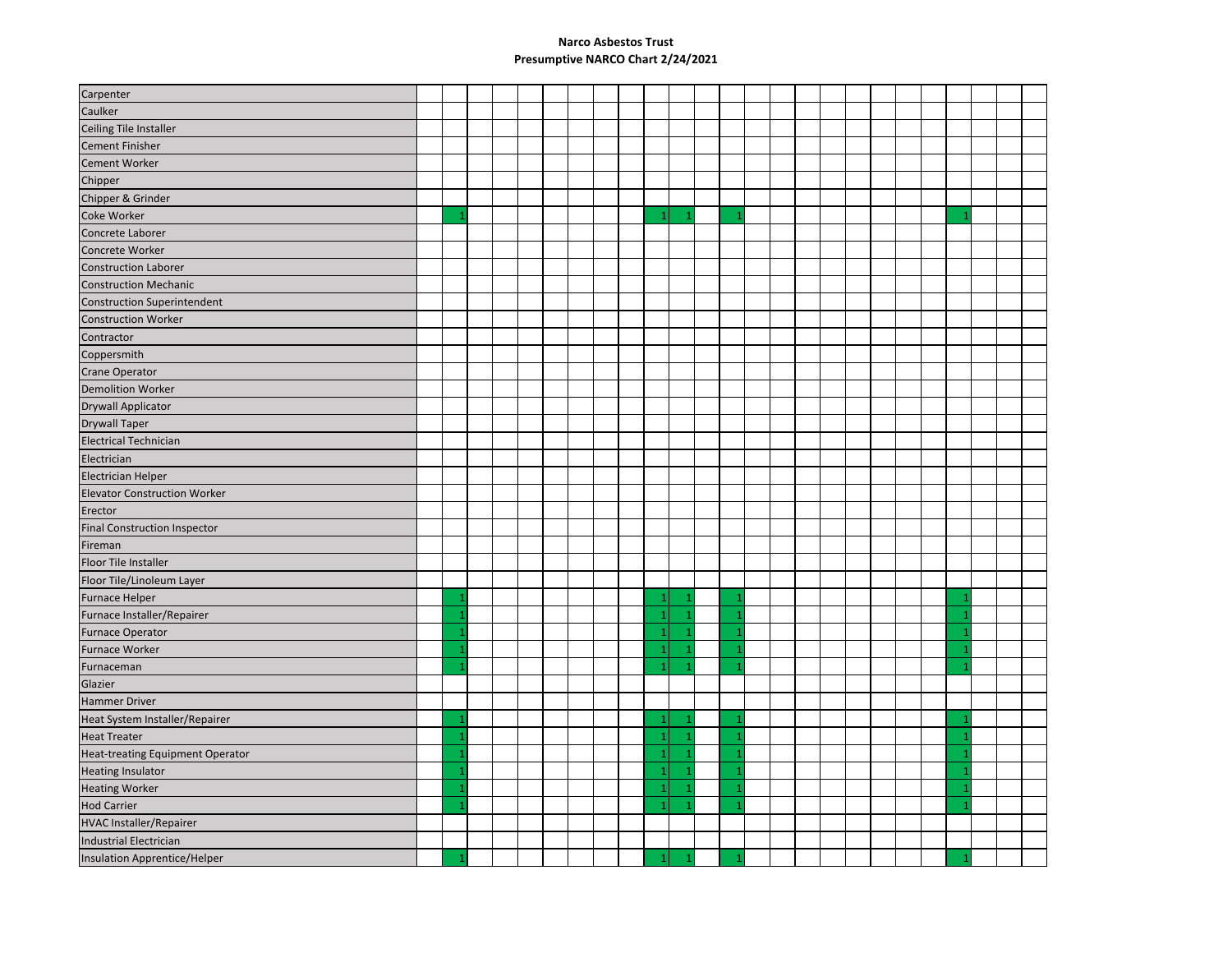| <b>Insulation Machinist</b>                     |                |  |  |  | 1              |    |  |  |  |  |  |  |  |
|-------------------------------------------------|----------------|--|--|--|----------------|----|--|--|--|--|--|--|--|
| <b>Insulation Worker</b>                        | -1             |  |  |  | $\mathbf{1}$   | -1 |  |  |  |  |  |  |  |
| Insulator                                       | -1             |  |  |  | $\mathbf{1}$   |    |  |  |  |  |  |  |  |
| <b>Insulator Helper</b>                         |                |  |  |  | $\overline{1}$ |    |  |  |  |  |  |  |  |
| Ironworker                                      |                |  |  |  |                |    |  |  |  |  |  |  |  |
| Laborer                                         |                |  |  |  |                |    |  |  |  |  |  |  |  |
| Lagger                                          |                |  |  |  |                |    |  |  |  |  |  |  |  |
| Lather                                          |                |  |  |  |                |    |  |  |  |  |  |  |  |
| Locksmith                                       |                |  |  |  |                |    |  |  |  |  |  |  |  |
| Machinist                                       |                |  |  |  |                |    |  |  |  |  |  |  |  |
| Maintenance Mechanic                            |                |  |  |  |                |    |  |  |  |  |  |  |  |
| Mason                                           | $\mathbf{1}$   |  |  |  | $\mathbf 1$    | -1 |  |  |  |  |  |  |  |
| <b>Mason Tender</b>                             | $\overline{1}$ |  |  |  | $\overline{1}$ | -1 |  |  |  |  |  |  |  |
| Millwright                                      |                |  |  |  |                |    |  |  |  |  |  |  |  |
| <b>Mortar Mixer</b>                             |                |  |  |  |                |    |  |  |  |  |  |  |  |
| Other                                           |                |  |  |  |                |    |  |  |  |  |  |  |  |
| Paint Mixer                                     |                |  |  |  |                |    |  |  |  |  |  |  |  |
| Painter                                         |                |  |  |  |                |    |  |  |  |  |  |  |  |
| Pile Driver                                     |                |  |  |  |                |    |  |  |  |  |  |  |  |
| <b>Pipe Carrier</b>                             |                |  |  |  |                |    |  |  |  |  |  |  |  |
| Pipe Coverer                                    |                |  |  |  |                |    |  |  |  |  |  |  |  |
| Pipe Cutter                                     |                |  |  |  |                |    |  |  |  |  |  |  |  |
| Pipe Foreman                                    |                |  |  |  |                |    |  |  |  |  |  |  |  |
| Pipe Grinder                                    |                |  |  |  |                |    |  |  |  |  |  |  |  |
| Pipe Hanger                                     |                |  |  |  |                |    |  |  |  |  |  |  |  |
| Pipe Insulator                                  |                |  |  |  |                |    |  |  |  |  |  |  |  |
| Pipe Layer                                      |                |  |  |  |                |    |  |  |  |  |  |  |  |
| Pipe Racker                                     |                |  |  |  |                |    |  |  |  |  |  |  |  |
| Pipe Repairer                                   |                |  |  |  |                |    |  |  |  |  |  |  |  |
| Pipe Stripper                                   |                |  |  |  |                |    |  |  |  |  |  |  |  |
| Pipe Welder                                     |                |  |  |  |                |    |  |  |  |  |  |  |  |
| Pipefitter                                      |                |  |  |  |                |    |  |  |  |  |  |  |  |
| Pipefitter Helper                               |                |  |  |  |                |    |  |  |  |  |  |  |  |
| Plasterer                                       |                |  |  |  |                |    |  |  |  |  |  |  |  |
| Plumber                                         |                |  |  |  |                |    |  |  |  |  |  |  |  |
| Potroom Worker                                  |                |  |  |  |                |    |  |  |  |  |  |  |  |
| Pot Room Worker/Boiler Operator                 | 1              |  |  |  | $\mathbf{1}$   | 1  |  |  |  |  |  |  |  |
| Pourer                                          |                |  |  |  |                |    |  |  |  |  |  |  |  |
| Refrigeration/HVAC Equipment Installer/Repairer |                |  |  |  |                |    |  |  |  |  |  |  |  |
| Rigger                                          |                |  |  |  |                |    |  |  |  |  |  |  |  |
| <b>Rivet Bulker</b>                             |                |  |  |  |                |    |  |  |  |  |  |  |  |
| Riveter                                         |                |  |  |  |                |    |  |  |  |  |  |  |  |
| Roofer                                          |                |  |  |  |                |    |  |  |  |  |  |  |  |
| Sheetmetal Mechanic                             |                |  |  |  |                |    |  |  |  |  |  |  |  |
| Sheetmetal Worker                               |                |  |  |  |                |    |  |  |  |  |  |  |  |